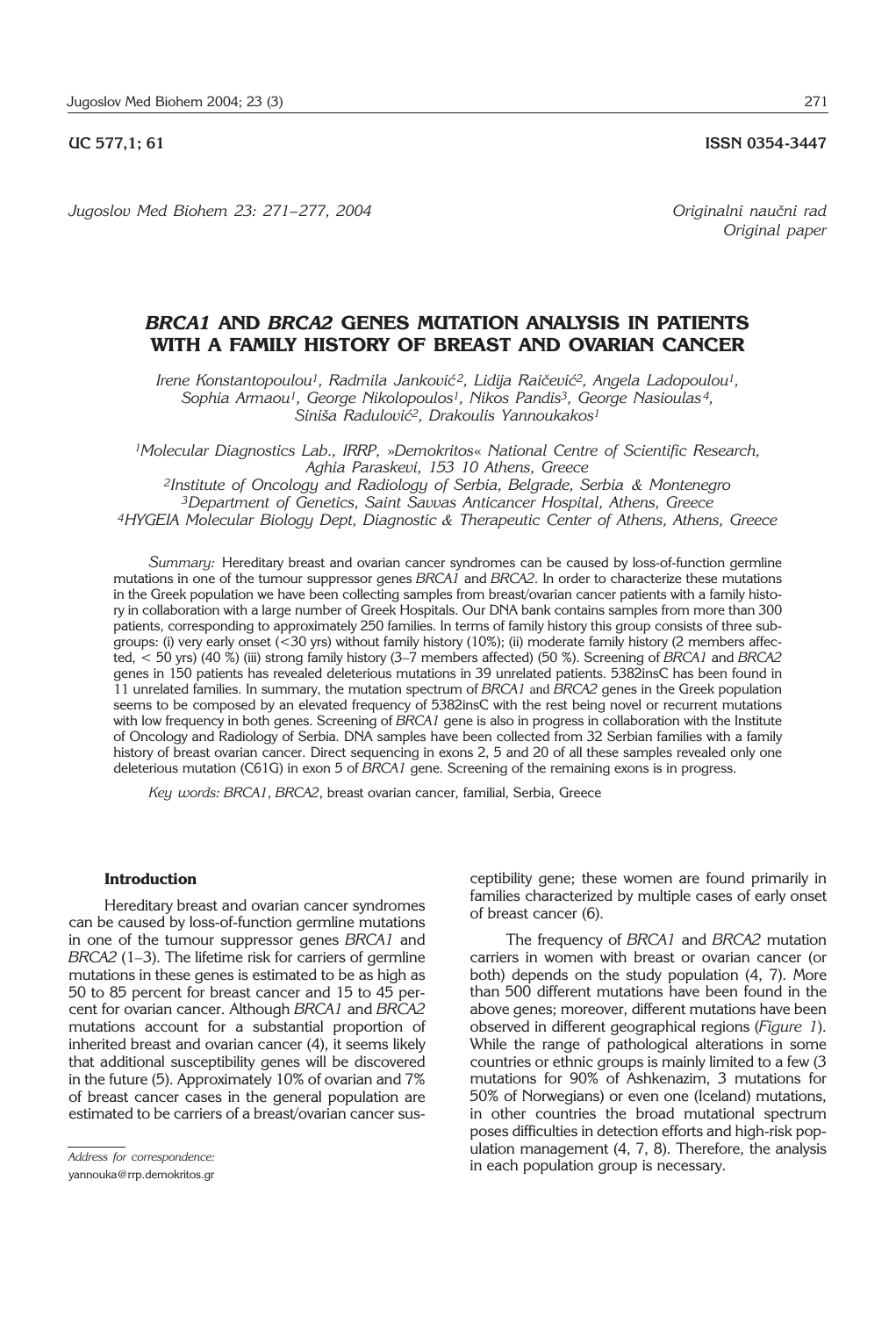

Figure 1. *BRCA1* gene mutation spectrum in Central-Eastern European countries (From Professor Edith Olah – European Association for Cancer Research, www.internationales-buero.de/veranstaltungen/ 528/02-A12\_Olah.pdf)

The most common disease-predisposing allele in Russia, 5382insC, is also the most common among Europeans as a whole and has migrated far from the Baltic area where it probably originated (4). This mutation has been the only one found in a relatively high frequency in southern countries neighbouring to Greece, such as Italy (9), Yugoslavia (10), and Turkey (11) (See also (12)).

Breast cancer is among the most common malignancies in Greek women (13). In our effort to determine the contribution of *BRCA1* and *BRCA2* deleterious mutations to the development of breast and/or ovarian cancer in the Greek population, we constructed genomic DNA and data banks from families with many cases of breast/ovarian cancer. The methodology employed involves mainly techniques such as PCR, dHPLC, PTT, and automated DNA sequencing. The same task was undertaken by the Institute of Oncology and Radiology of Serbia and DNA samples have been collected from Serbian families.

We have screened all exons and intron-exon boundaries of *BRCA1* and exons 10 and 11 of *BRCA2* gene in 200 Greek patients with breast/ovarian family history. From the 32 Serbian DNA samples collected, *BRCA1* exons 2, 5 and 20 have been directly sequenced so far.

## **Materials and Methods**

*Patients and their families* – The Greek genomic DNA bank consists of approx. 300 samples from breast and/or ovarian cancer patients with family history. Inclusion criteria are having at least one first- or second-degree relative with breast cancer under age 50 or ovarian cancer at any age. Families were selected under informed consent from patients attending the participating hospitals, in collaboration with the Hellenic Cooperative Oncology Group (HECOG). The Serbian genomic DNA bank was constructed at the Institute of Oncology & Radiology of Serbia.

*Mutation Screening* – All nucleotide numbers refer to the wild-type cDNA sequences of *BRCA1* and *BRCA2* as reported in GenBank (accession numbers U14680 and U43746.1, respectively). Primer pairs were used to amplify all exons and intron-exon boundaries from genomic DNA extracted from patient samples with routine techniques. Primer selection was made from BIC database at http://www.nhgri.nih.gov/ Intramural\_research/Lab\_transfer/Bic/Member/brca1 mutation database.html. Genomic DNA was amplified by the Polymerase Chain Reaction (PCR) in a Perkin-Elmer 2400 Thermocycler (Perkin Elmer, CA, USA).

*PTT Analysis* – Exon 11 of *BRCA1* and exons 10 and 11 of *BRCA2* were amplified in the presence of forward primers containing a T7 promoter and transcription/translation initiation sequence as described (Hogervorst et al., 1995). The PCR products were then subjected to an *in vitro* transcription/translation initiation reaction in a reticulocyte lysate system (Promega), electrophoresed at a 12% sodium dodecyl sulfate polyacrylamide gel, fixed, dried and autoradiographed.

*DNA Sequencing* – PCR products were sequenced directly with the same forward and, when needed, reverse primers used for PCR amplification. Sequencing was done using an ABI PRISM DyeDeoxy Terminator Cycle Sequencing Kit and an ABI 310 Genetic Analyzer (Perkin Elmer, Applied Biosystems, CA, USA), according to manufacturer's instructions. Any mutation found was confirmed on a second DNA sample isolated from a duplicate tube of blood followed by sequencing in both forward and reverse directions.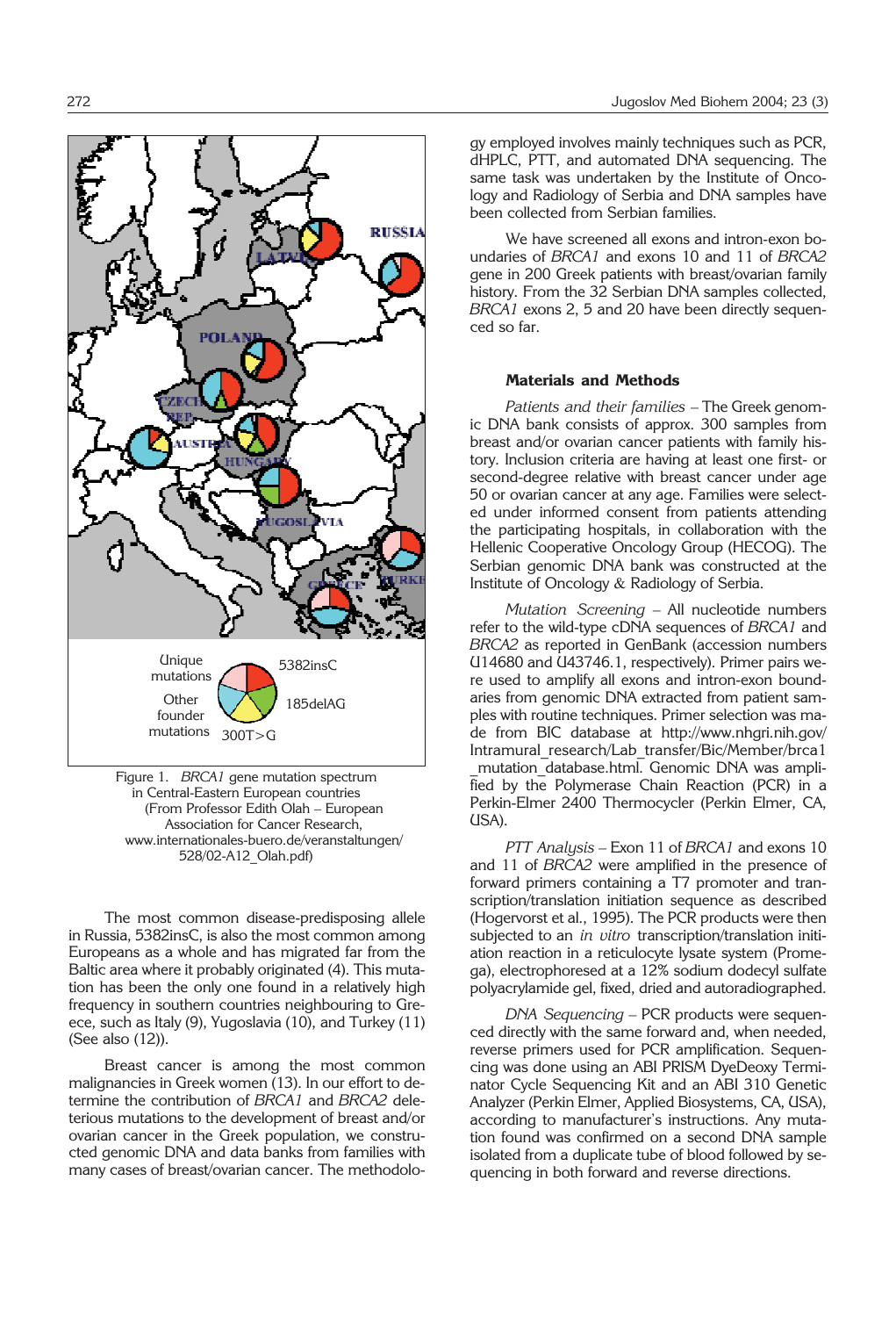#### **Results**

In order to characterize these mutations in the Greek population we have been collecting samples from breast/ovarian cancer patients with a family history in collaboration with a large number of Greek Hospitals. Our DNA bank contains samples from more than 300 patients, corresponding to approximately 250 families. In terms of family history this group consists of three subgroups: (i) very early onset  $\left($  < 30yrs) without family history (10%); (ii) moderate family history (2 members affected, <50yrs) (40%); (iii) strong family history (3–7 members affected) (50%).

# *BRCA1* **mutation analysis in Greek patients**

Screening of BRCA1 exon 11 by PTT revealed six truncated protein products corresponding to different frameshift mutations. In a family harbouring the 1623del5 exon 11 mutation (#98), a healthy carrier was found [(12); data in preparation].

Two deleterious mutations were identified by direct sequencing in exon 20, 5382insC and R1751X. The known founder mutation 5382insC was found in eleven unrelated families; six of these had a very strong family history with at least four members affected. In three of those families (#177, 180, 198) where blood samples were available from an affected relative, the presence of 5382insC was documented in all of them. In one family (#180) a healthy carrier was also identified (see *Figure 2* for a typical 5382insC family pedigree). The nonsense mutation R1751X was observed in three cases, a patient  $(\#175)$  with bilateral breast cancer, but without any family history, and in two more patients (#189, 290) who developed breast and ovarian cancer [(12,14); and data in preparation].

The splice-junction mutation 5586G>A, corresponding to an alteration of the last base in exon 23, was identified by direct sequencing in two unrelated patients. After analysis at the RNA level, it was confirmed that this mutation results in an alternatively spliced form of *BRCA1* and therefore is disease-associated (15).

A rare missense mutation, G1738R, was identified in exon 20 of *BRCA1* in nine unrelated patients. This mutation is reported only twice in the BIC database by Myriad Genetics. It has been shown that a different alteration in the same residue, G1738E, results in loss of *BRCA1* protein function (18, 19); this residue is located inside the linker of the two BRCT domains in the C-terminal region of *BRCA1* (20). Our preliminary functional and segregation analysis data suggest that this mutation may be a deleterious one; in addition it may be a founder mutation for the Greek population (data in preparation).

Some other rare missense mutations were identified only once inside the BRCT domains of *BRCA1*, including A1823T (exon 23), V1833M (exon 24), P1856S (exon 24), which need further studies in order to classify them (14).

#### *BRCA2 mutation analysis in Greek patients*

Preliminary search for mutations on the *BRCA2* gene was performed by using the PTT analysis to exons 10 and 11. PTT analysis led to the identification of 2 truncated protein products, in families #144 and #85 respectively. Sequence analysis of the regions likely to contain the protein-terminating alterations revealed two frameshift mutations. More mutations were found using SSCP and subsequent DNA sequencing in patients AB15, H78, H41, H43, H44, and H46. In all, six different *BRCA2* frameshift mutations were identified in eight unrelated families, of which three are novel mutations (14, 19) (*Table I, Figure 3*).



Figure 2. Typical pedigree from a family with history of breast cancer carriers of the most common mutation found in the Greek population (5382insC), and DNA sequence analysis of *BRCA1* exon 20. wt: wild type, mut: mutant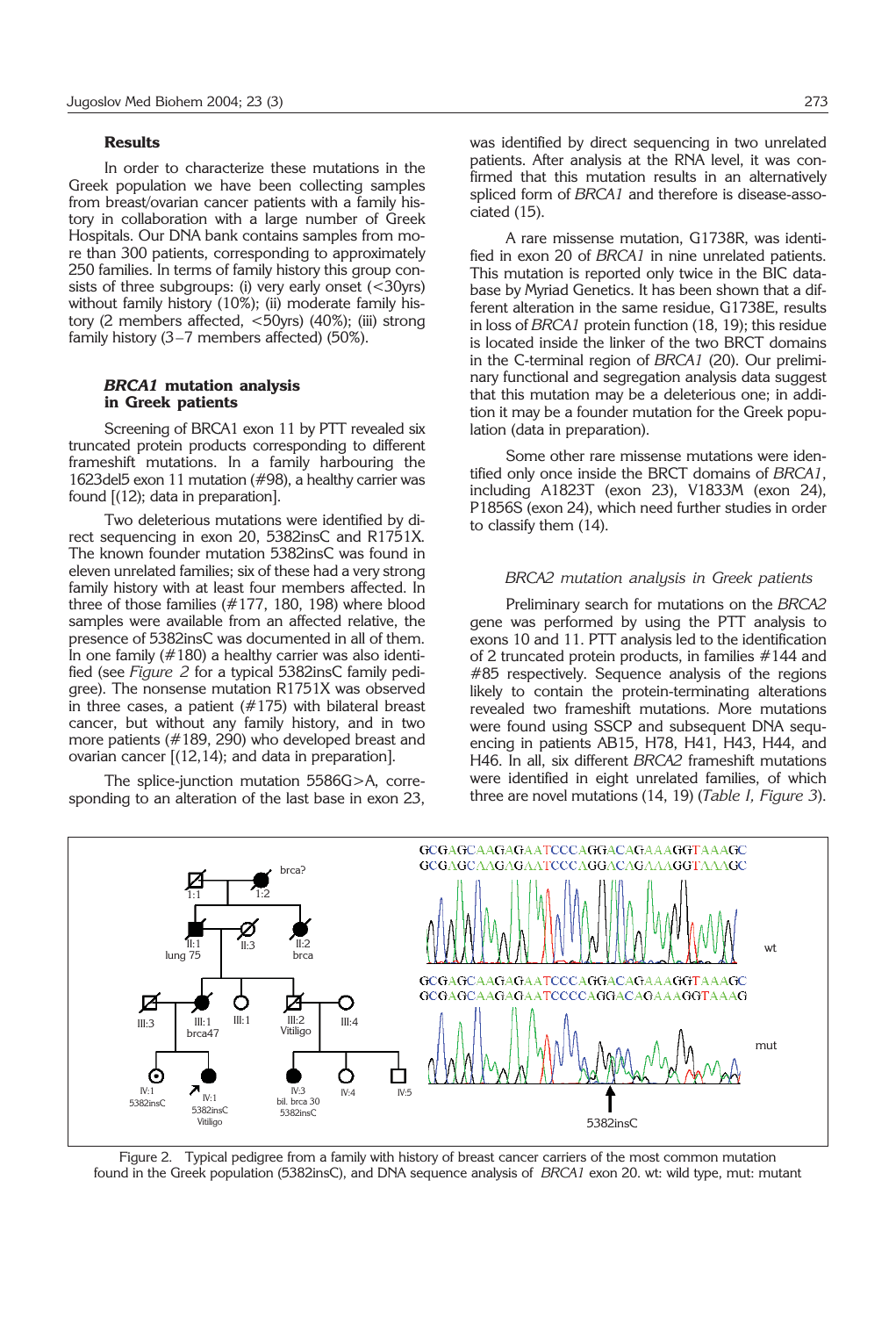| Patient No.   | No. of                    | No. of             | Gene / exon    | Mutation      | Effect      | Comments /                                  |
|---------------|---------------------------|--------------------|----------------|---------------|-------------|---------------------------------------------|
|               | BrCa cases (age of onset) | OvCa cases         |                |               |             | other cancers                               |
|               |                           | (age of onset)     |                |               |             |                                             |
| 98, 314, 315  | 1(25)                     | 1(44)              | BRCA1 / exon11 | 1623 del 5    | ter505      | One more case of endometrial ca             |
| 99            | 1(xx)                     | 4 (33,40,40, xx)   | BRCA1 / exon11 | 3099delT      | ter999      | Br & OvCa in the same patient               |
| 145           | 1(62)                     | 3 (40, 72, xx)     | BRCA1 / exon11 | 3277insG      | ter1059     | Br & OvCa in the same patient               |
| 230           | 1(40)                     |                    | BRCA1 / exon11 | R1203X        | Arg to stop | Proband adopted<br>(unknown family history) |
| 64            | 2(31, 35)                 | 1(48)              | BRCA1 / exon11 | 3741insA      | ter1218     | One bilateral BrCa                          |
| 211           | 1(48)                     |                    | BRCA1 / exon11 | 3896delT      | ter1263     | Br & OvCa in the same patient               |
| 97            | 2(35, 42)                 |                    | BRCA1 / econ20 | 5382insC      | ter 1829    |                                             |
| 113, 236      | 4 (39, xx, xx, xx)        | 4 (75, 74, xx, xx) | BRCA1 / exon20 | 5382insC      | ter 1829    | Br & colon ca in the same patient           |
| 172           | 3 (59, 39, 30)            |                    | BRCA1 / exon20 | 5382insC      | ter 1829    | One bilateral BrCa                          |
| 177,187       | 5 (41, 36, 52, xx, xx)    |                    | BRCA1 / exon20 | 5382insC      | ter 1829    |                                             |
| 180, 181      | 4(47, 47, 30, xx)         |                    | BRCA1 / exon20 | 5382insC      | ter 1829    |                                             |
| 198, 199, 200 | 4 (35, 50, 50, xx)        | 4 (45, 60, 53, 80) | BRCA1 / exon20 | 5382insC      | ter 1829    | Vitiligo                                    |
| 280           |                           | 1(56)              | BRCA1 / exon20 | 5382insC      | ter 1829    |                                             |
| 296           | 1(48)                     |                    | BRCA1 / exon20 | 5382insC      | ter 1829    | Br & OvCa in the same patient               |
| <b>AB23</b>   | 2(47, 47)                 |                    | BRCA1 / exon20 | 5382insC      | ter 1829    |                                             |
| AB21          | 2(47, 47)                 |                    | BRCA1 / exon20 | 5382insC      | ter 1829    |                                             |
| AB07          | 3 (39, 45, 51)            |                    | BRCA1 / exon20 | 5382insC      | ter 1829    |                                             |
| 175           | 1(45)                     | 1(42)              | BRCA1 / exon20 | <b>R1751X</b> | Arg to stop | <b>Bilateral BrCa</b>                       |
| 189           | 2(41, 32)                 | 1(xx)              | BRCA1 / exon20 | <b>R1751X</b> | Arg to stop | Br & OvCa in the same patient               |
| 290           | 1(xx)                     | 1                  | BRCA1 / exon20 | <b>R1751X</b> | Arg to stop | Br & OvCa in the same patient               |
| 155           | 2(40, 50)                 |                    | BRCA1 / exon23 | 5586G>A       | Splice site | Br & OvCa in the same patient               |
| 178           | $\overline{4}$            |                    | BRCA1 / exon23 | 5586G>A       | Splice site | Leukaemia, testicular, gastric,             |
|               |                           |                    |                |               |             | head & neck ca                              |
| 144           | 4 (66, 33, 34, 39)        |                    | BRCA2 / exon10 | 2024del5      | ter 599     | One case of male BrCa and one               |
| H78           | 2(67, xx)                 |                    | BRCA2 / exon10 | 2024 del 5    | ter 599     | of prostate ca                              |
|               |                           | 1(xx)              |                |               |             |                                             |
| AB15          | 2(32, 48)                 |                    | BRCA2 / exon11 | 3034del4      | ter 958     | One case of prostate cancer                 |
| H43           | 4 (62, xx, xx, xx)        |                    | BRCA2 / exon11 | 3058delA      | ter 959     | <b>Bilateral BrCa</b>                       |
| H41           | 2(59, xx)                 |                    | BRCA2 / exon11 | 4047delG      | ter 1334    | Br & OvCa in the same patient               |
| H46           | 4(31, xx, xx, xx)         |                    | BRCA2 / exon11 | 4047 del G    | ter 1334    |                                             |
| H44           | 3 (32, xx, xx)            |                    | BRCA2 / exon11 | 6024delTA     | ter 1943    |                                             |
| 85            | 3 (36, 38, xx)            |                    | BRCA2 / exon11 | 6631 del 5    | ter 2137    |                                             |

Table I Phenotypes and mutations identified in Greek breast/ovarian cancer families (Smaller patient number in each family denotes family number, G1738R families are not included, see text).



Figure 3. Mutational spectrum of *BRCA1* (a) and *BRCA2* (b) genes found in Greek families with history of breast ovarian cancer. Every cycle represents one family. Black cycles: families with breast cancer cases only; grey cycles: breast and ovarian cancer cases.

# *BRCA1 mutation analysis in Serbian patients*

The same study has been undertaken in collaboration with the Institute of Oncology and Radiology of Serbia and DNA samples have been collected from 32 Serbian families. Direct sequencing in exons 2, 5 and 20 of all these samples revealed only one deleterious mutation, C61G in exon 5 of the *BRCA1* gene. This study is in progress.

#### **Discussion**

Our ongoing study of the *BRCA1* and *BRCA2* mutational spectrum in the Greek population reveals that it is comprised mainly by mutations in exons 11 and 20 of *BRCA1* and 10 and 11 of *BRCA2*. Of 200 breast/ ovarian cancer patients from medium to highrisk families, 39 carry loss-of-function mutations (19.5%) [(12,14,15,19); data in preparation].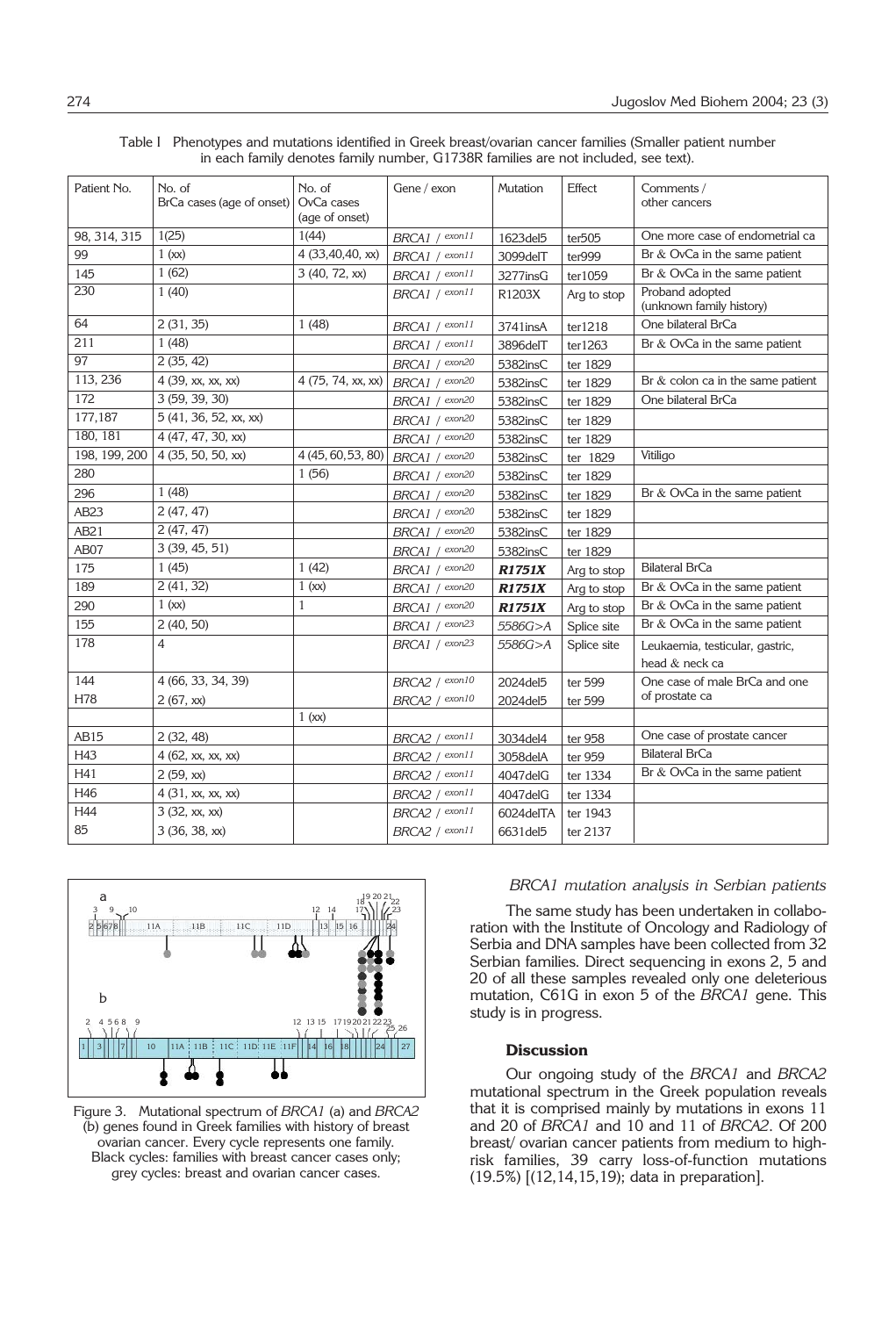Eleven out of 39 families with a deleterious *BRCA1* or *BRCA2* mutation carry the 5382insC mutation. Therefore the founder mutation 5382insC is approximately 28% of the carrier cases identified. It has to be highlighted at this point that our study group contains patients from families with no (<35 years old), medium (2 members affected) and strong (three or more members affected) family history, while families carriers of 5382insC usually have a strong family history. In a multinational study, the single Greek patient reported was a carrier of 5382insC (20). This is not surprising as this mutation has been observed in high frequency by us, as well as in very high frequencies in North Eastern European countries (mainly Hungary and Russia) with geographic and historical proximity to Greece (4, 7). In all, 5382insC exhibits a frequency of 5.5% among families in our study group.

Several missense unclassified variants have also been characterized. Among them, mutation G1738R presents a particular interest, as it is found in eleven unrelated families (5.5% in breast/ovarian cancer families and 28% among carriers) and seems to be restricted in the Greek population. This mutation is reported only twice in BIC by Myriad Genetics except the entries from our group. Recently it was also observed in a patient of Greek origin in Peter MacCallum hospital, Melbourne, Australia (Dr. Alasdair Hunter, personal communication). We are proposing that this mutation may be a deleterious one because (i) it never co-occurs with a truncating mutation, (ii) replacement of the same Gly1738 residue by Glu was shown to cause loss of function *in vitro* (16), (iii) Gly1738 is conserved among all BRCA1s and is structurally conserved in 53BP1 proteins that also contain a tandem of BRCT repeats, (iv) in the crystal structures of human BRCA1 (21) and of human 53BP1 (22), Gly1738 and its equivalent Gly1851 are located at the beginning of the flexible linker connecting the two BRCT repeats, which in addition participates in the BRCT inter-repeat interface formation, and (v) it shows co-segregation with the disease in two breast/ovarian cancer families (total 4 patients and 1 healthy carrier).

Five novel mutations were identified in the Greek families studied, two in *BRCA1* (3099delT and 3277 insG, both in exon 11) and three in *BRCA2* (3058delA, 4147delG, and 6024delTA, all in exon 11).

It is worth mentioning that *BRCA1* exons 2 and 5, where common mutations are described in other populations (185delAG and C61G), were sequenced directly in over 150 patients but no sequence variation was observed, contrary to other highly variable exons as 11, 16, 20, etc.

Our results indicate that *BRCA1* and *BRCA2* are responsible for a significant part of hereditary site-specific breast cancer cases in Greece. The mutation spectrum of the Greek population seems to be composed

| Table II Frequencies of deleterious* BRCA1/2 |  |
|----------------------------------------------|--|
| mutations found in the Greek population      |  |

| Gene                            | Exon    | Exon or             | $%$ of   | $%$ of    |  |  |  |
|---------------------------------|---------|---------------------|----------|-----------|--|--|--|
|                                 |         | Specific mutation   | mutation | families  |  |  |  |
|                                 |         |                     | carriers | studied   |  |  |  |
|                                 |         |                     | $(n=39)$ | $(n=200)$ |  |  |  |
|                                 |         | 5382insC            | 28       | 5.5       |  |  |  |
|                                 | exon 20 | G1738R              | 28       | 5.5       |  |  |  |
|                                 |         | R <sub>1751</sub> X | 7.7      | 1.5       |  |  |  |
| BRCA <sub>1</sub>               |         | exon 20 TOTAL       | 63.7     | 12.5      |  |  |  |
|                                 | exon 23 | 5586G > A           | 5.1      | 1.0       |  |  |  |
|                                 | exon 11 | exon 11 TOTAL       | 15.4     | 3.0       |  |  |  |
| <b>BRCA2</b>                    | exon 10 | 2024 del 5          | 5.1      | 1.0       |  |  |  |
|                                 | exon 11 | exon 11 TOTAL       | 15.4     | 3.0       |  |  |  |
| * G1738R is included (see text) |         |                     |          |           |  |  |  |

by an elevated frequency of 5382insC, the rest being novel or recurrent mutations with low frequency in both genes. Although 5382insC is the most frequent deleterious mutation observed in the Greek population so far (until G1738R is proven to be deleterious beyond any remaining doubt), mutation detection strategies should optimally include complete analysis of *BRCA1* and *BRCA2* genes because many other unique or low frequency loss-of-function mutations exist in this population. Screening of a larger patient group remains also necessary.

For the time being, we propose the following strategy for the screening of these large genes, as indicated by the mutation frequencies observed in our study population, summarized in *Table II*: A total frequency of 64% among carriers for BRCA1 exon 20 mutations denotes as obligatory that screening of this exon should be the first thing to do. Subsequent steps should include screening of exons 11 and 23 of *BRCA1* and/or 11 and 10 of *BRCA2*; consideration of several prognostic factors (e.g. cases of ovarian cancer, male breast cancer, early onset breast cancer, oestrogen receptor status) would facilitate the choice of priority given to *BRCA1* or *BRCA2*.

Taking the previous experience into account, the research collaboration between the Serbian and Greek groups is aimed at the completion of the analysis of *BRCA1* and *BRCA2* mutational spectrum in the two examined populations. Analysis of Serbian families is in progress. This knowledge will contribute significantly to the development of valid diagnostic methods at a minimum cost.

*Acknowledgements* – We are indebted to the families for their collaboration. This work was supported by the Greek General Secretary for Research and Technology and the Ministry of Science, Technology and Development of Serbia.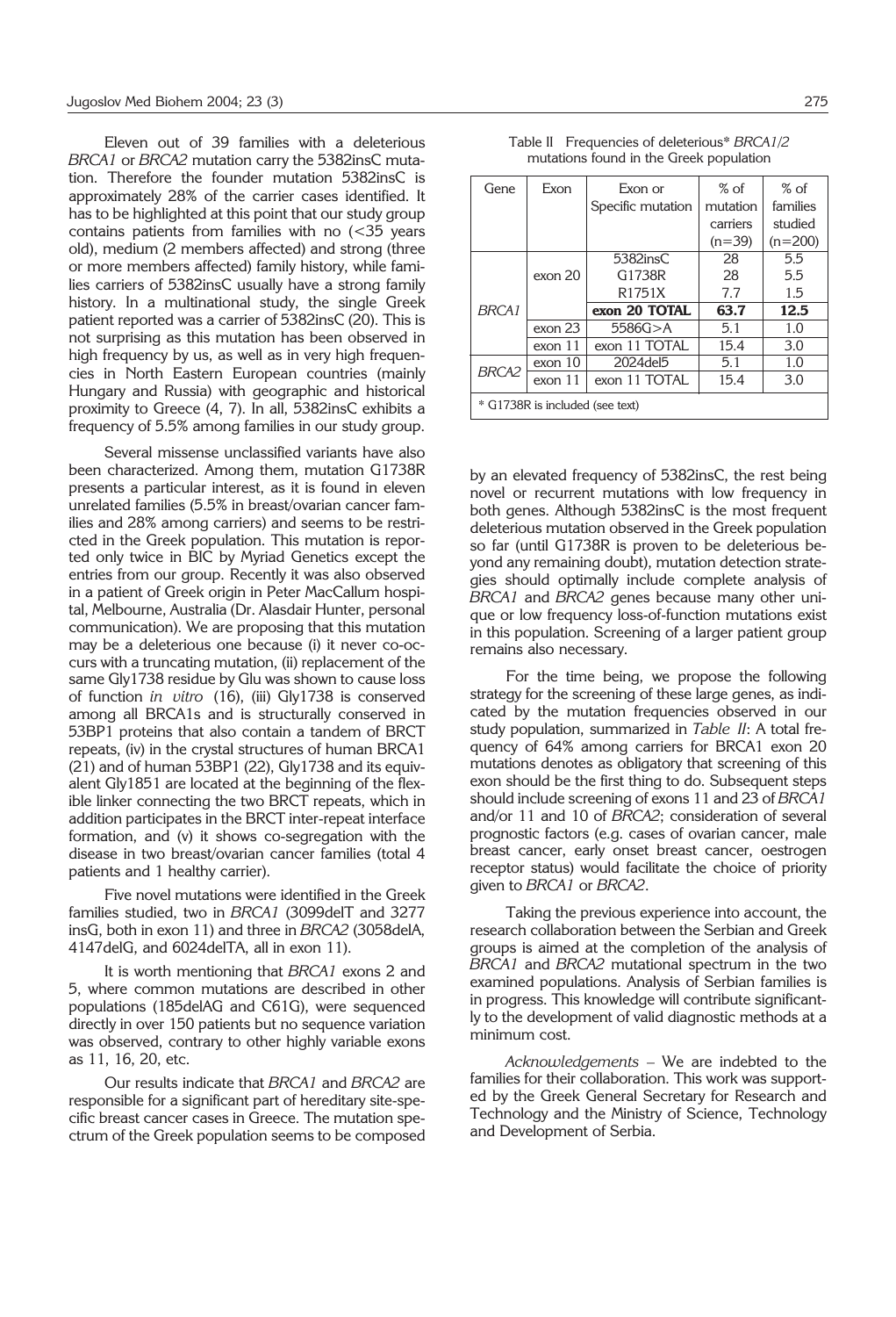# ANALIZA MUTACIJA U *BRCA1* I *BRCA2* GENIMA KOD PACIJENATA SA FAMILIJARNOM ISTORIJOM KANCERA DOJKE I OVARIJUMA

Irene Konstantopoulou<sup>1</sup>, Radmila Janković<sup>2</sup>, Lidija Raičević<sup>2</sup>, Angela Ladopoulou<sup>1</sup>, *Sophia Armaou1, George Nikolopoulos1, Nikos Pandis3, George Nasioulas 4, Sini{a Radulovi}2, Drakoulis Yannoukakos1*

*1Molecular Diagnostics Lab., IRRP,* »*Demokritos*« *National Centre of Scientific Research, Aghia Paraskevi, 153 10 Athens, Greece* 

*2Institute of Oncology and Radiology of Serbia, Belgrade, Serbia & Montenegro 3Department of Genetics, Saint Savvas Anticancer Hospital, Athens, Greece 4HYGEIA Molecular Biology Dept, Diagnostic & Therapeutic Center of Athens, Athens, Greece*

*Kratki sadr`aj:* Nasledni kanceri dojke i ovarijuma mogu biti uzrokovani germinativnim mutacijama u tumor supresornim genima BRCA1 i BRCA2. U nastojanju da ove mutacije karakterišemo u grčkoj populaciji, u saradnji sa velikim brojem grčkih bolnica, sakupljali smo uzorke pacijenata sa kancerom dojke/ovarijuma koji su imali familijarnu istoriju bolesti. Naša DNK banka sadrži uzorke više od 300 pacijenata, članova oko 250 familija. U odnosu na familijarnu istoriju bolesti, ova grupa pacijenata obuhvata tri podgrupe: (i) pacijente sa vrlo ranom pojavom bolesti (<30 godina), bez familijarne istorije (10%); (ii) pacijente sa srednje izra`enom familijarnom istorijom (2 člana porodice pogođena bolešću, <50 godina) (40%); (iii) pacijente sa jako izraženom familijarnom istorijom pojave bolesti (3-7 članova pogođenih bolešću) (50%). Analizom BRCA1 i BRCA2 gena kod 150 pacijenata, detektovane su delecije kod 39 pacijenata koji nisu bili u srodstvu. 5382insC mutacija locirana je kod 11 familija. Zaključak je da mutacioni spektar BRCA1 i BRCA2 gena u grčkoj populaciji podrazumeva povećanu zastupljenost mutacije 5382insC, dok ostatak čine nove ili već opisane mutacije ali sa malom zastupljenošću u oba gena. U okviru saradnje sa Institutom za onkologiju i radiologiju Srbije, u toku je analiza BRCA1 gena u uzorcima DNK prikupljenih kod pacijenata iz 32 srpske familije sa familijarnom istorijom kancera dojke i ovarijuma. Direktnim sekvenciranjem eksona 2, 5 i 20 u svim ovim uzorcima, detektovana je samo jedna delecija (C61G) u eksonu 5 BRCA1 gena. Analiza preostalih eksona je u toku.

Ključne reči: BRCA1, BRCA2, kancer dojke/ovarijuma, familijarni, Srbija, Grčka

#### **References**

- 1. Miki Y, Swensen J, Shattuck-Eidens D, Futreal PA, Harshman K, Tavtigian S, Liu Q, Cochran C, Bennett LM, Ding W, Bell R, Rosenthal J, Hussey C, Tran T, McClure M, Frye C, Hattier T, Phelps R, Haugen-Strano A, Katcher H, Yakumo K, Gholami Z, Shaffer D, Stone S, Bayer S, Wray C, Bogden R, Dayananth P, Ward J, Tonin P, Narod S, Bristow PK, Norris FH, Helvering L, Morrison P, Rosteck P, Lai M, Barrett JC, Lewis C, Neuhausen S, Canon-Allbright L, Goldgar D, Wiseman R, Kamb A, Skolnick MH. A strong candidate for the breast and ovarian cancer susceptibility gene BRCA1. Science 1994; 266: 66–71.
- 2. Futreal PA, Liu Q, Shattuck-Eidens D, Cochran C, Harshman K, Tavtigian S, Bennett LM, Haugen-Strano A, Swensen J, Miki Y, et al. BRCA1 mutations in primary breast and ovarian carcinomas. Science 1994; 266:  $120 - 2$
- 3. Wooster R, Bignell G, Lancaster J, Swift S, Seal S, Mangion J, Collins N, Gregory S, Gumbs C, Micklem G. Identification of the breast cancer susceptibility gene BRCA2. Nature 1995; 378: 789–92.
- 4. Szabo CI, King MC. Population genetics of BRCA1 and BRCA2. Am J Hum Genet 1997; 60: 1013–20.
- 5. Kainu T, Juo SH , Desper R, Schaffer AA, Gillanders E, Rozenblum E, Freas-Lutz D, Weaver D, Stephan D, Bailey-Wilson J, Kallioniemi OP, Tirkkonen M, Syrjakoski K, Kuukasjarvi T, Koivisto P, Karhu R, Holli K, Arason A, Johannesdottir G, Bergthorsson JT, Johannsdottir H, Egilsson V, Barkardottir RB, Johannsson O, Haraldsson K, Sandberg T, Holmberg E, Gronberg H, Olsson H, Borg A, Vehmanen P, Eerola H, Heikkila P, Pyrhonen S, Nevanlinna H. Somatic deletions in hereditary breast cancers implicate 13q21 as a putative novel breast cancer susceptibility locus, Proc Natl Acad Sci USA 2000; 97: 9603–8.
- 6. Claus EB, Schildkraut JM, Thompson WD, Risch NJ. The genetic attributable risk of breast and ovarian cancer, Cancer 1996; 77: 2318–24.
- 7. Neuhausen SL. Ethnic differences in cancer risk resulting from genetic variation. Cancer 1999; 86: 2575–82.
- 8. Hodgson SV, Haites NE, Caligo M, Chang-Claude J, Eccles D, Evans G, Moller P, Morrison P, Steel CM, Stoppa-Lyonnet D, Vasen H. A survey of the current clinical facilities for the management of familial cancer in Europe. European Union BIOMED II Demonstration Project: Familial Breast Cancer: audit of a new develop-